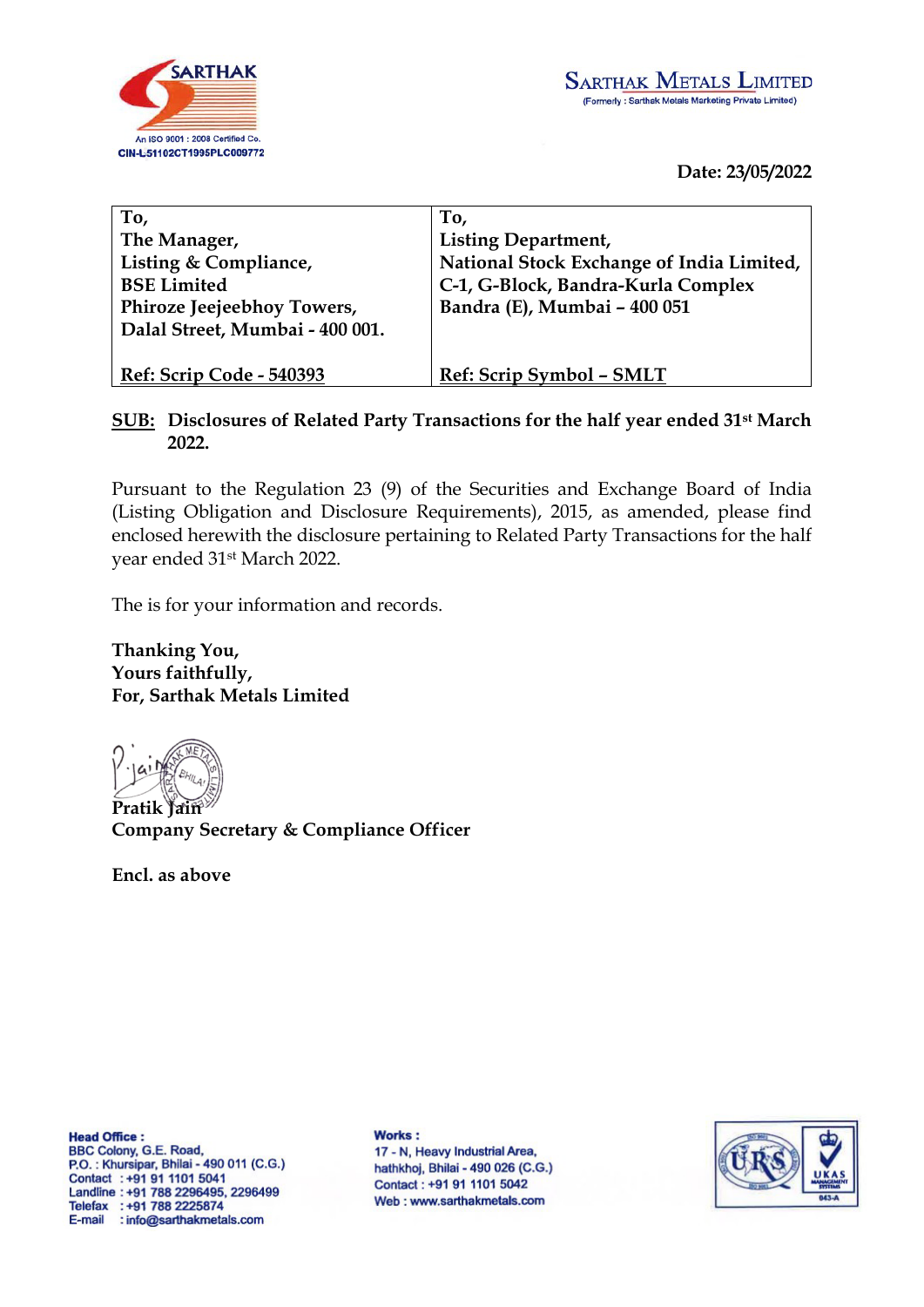

| S. No. | Relationship                  | <b>Name of Related Parties</b>             |  |  |  |  |  |  |  |
|--------|-------------------------------|--------------------------------------------|--|--|--|--|--|--|--|
| 1.     |                               | Mr. Anoop Kumar Bansal                     |  |  |  |  |  |  |  |
| 2.     |                               | Mr. Manoj Kumar Bansal                     |  |  |  |  |  |  |  |
| 3.     |                               | Mr. Sanjay C. Shah                         |  |  |  |  |  |  |  |
| 4.     |                               | Mr. Mayur Bhatt                            |  |  |  |  |  |  |  |
| 5.     | Key Management                | Mr. Sunil Kumar Agarwal                    |  |  |  |  |  |  |  |
| 6.     | Personnel                     | Mr. Dwadasi Venkata Giri                   |  |  |  |  |  |  |  |
| 7.     |                               | Mr. Sunil Dutt Bhatt                       |  |  |  |  |  |  |  |
| 8.     |                               | Ms. Rama Kohli                             |  |  |  |  |  |  |  |
| 9.     |                               | Mr. Anirudh Singhal                        |  |  |  |  |  |  |  |
| 10.    |                               | Mr. Pratik Jain                            |  |  |  |  |  |  |  |
| 11.    |                               | Mr. Samarth Bansal                         |  |  |  |  |  |  |  |
| 12.    |                               | Mr. Gaurav Agarwal                         |  |  |  |  |  |  |  |
| 13.    |                               | Mr. Sarthak Bansal                         |  |  |  |  |  |  |  |
| 14.    | <b>Relative Key</b>           | Mr. Sagar Shah                             |  |  |  |  |  |  |  |
| 15.    | Management Personnel          | Ms. Shalini Shah                           |  |  |  |  |  |  |  |
| 16.    |                               | Ms. Shreya Agarwal                         |  |  |  |  |  |  |  |
| 17.    |                               | Ms. Jaya Bhatt                             |  |  |  |  |  |  |  |
| 18.    |                               | M/s Bansal Brothers                        |  |  |  |  |  |  |  |
| 19.    | <b>Enterprises Over Which</b> | M/s Metal Grace Injection Alloys Pvt. Ltd. |  |  |  |  |  |  |  |
| 20.    | Significant Influence         | M/s Sarthak Energy Pvt. Ltd.               |  |  |  |  |  |  |  |

## Names of related parties and description of relationship:

**Head Office:** 

Read Office :<br>BBC Colony, G.E. Road,<br>P.O. : Khursipar, Bhilai - 490 011 (C.G.)<br>Contact : +91 91 1101 5041 Landline: +91 788 2296495, 2296499 Telefax : +91 788 2225874<br>E-mail : info@sarthakmetals.com

**Works:** 

17 - N, Heavy Industrial Area, hathkhoj, Bhilai - 490 026 (C.G.) Contact: +91 91 1101 5042 Web: www.sarthakmetals.com

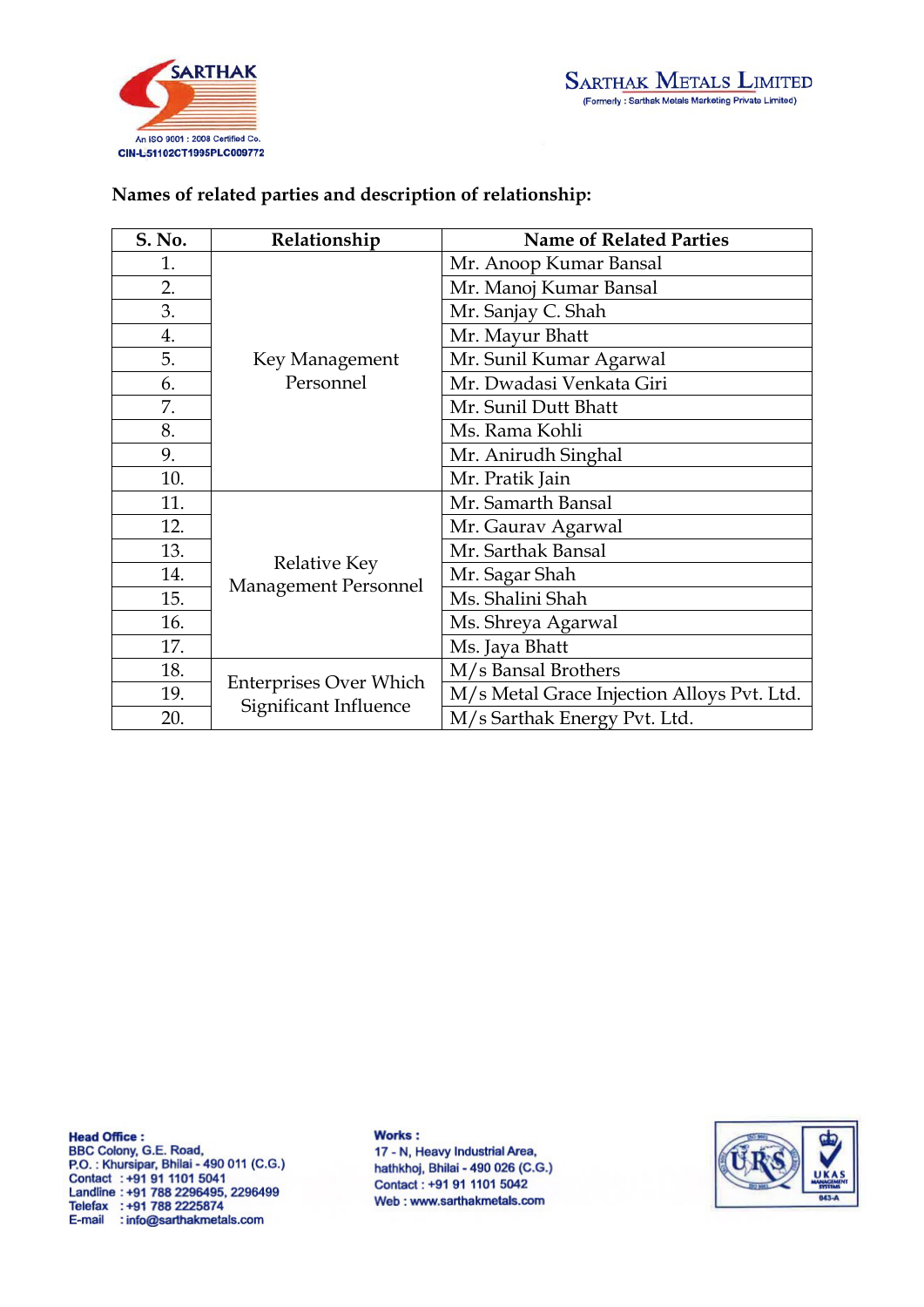

**SARTHAK METALS LIMITED** 

(Formerly: Sarthak Metals Marketing Private Limited)

Transactions during half year ended 31<sup>st</sup> March, 2022 with Related Parties:

|                 |                              |                                                                                         |                                    |                             |                                                                                    |                                            |                                                                       |                                                        |                                                                          |                 |                                                                                                                               |                                       |        |                                                                                                                                                                                                                                                                                                             |                      |        | (Amt in lakhs)        |                                                                                                                   |  |
|-----------------|------------------------------|-----------------------------------------------------------------------------------------|------------------------------------|-----------------------------|------------------------------------------------------------------------------------|--------------------------------------------|-----------------------------------------------------------------------|--------------------------------------------------------|--------------------------------------------------------------------------|-----------------|-------------------------------------------------------------------------------------------------------------------------------|---------------------------------------|--------|-------------------------------------------------------------------------------------------------------------------------------------------------------------------------------------------------------------------------------------------------------------------------------------------------------------|----------------------|--------|-----------------------|-------------------------------------------------------------------------------------------------------------------|--|
|                 |                              |                                                                                         |                                    |                             |                                                                                    |                                            |                                                                       |                                                        |                                                                          |                 |                                                                                                                               | when such transaction was undertaken. |        | Additional disclosure of related party transactions - applicable only in case the related party transaction relates to loans, inter-corporate deposits,<br>advances or investments made or given by the listed entity/subsidiary. These details need to be disclosed only once, during the reporting period |                      |        |                       |                                                                                                                   |  |
|                 |                              | Details of the party<br>(listed entity<br>/subsidiary) entering<br>into the transaction |                                    | Details of the counterparty |                                                                                    | Type of related<br>party transaction       | Value of the                                                          |                                                        | In case monies are due to either party as<br>a result of the transaction |                 | In case any financial indebtedness is incurred<br>to make or give loans, inter-corporate<br>deposits, advances or investments |                                       |        | Details of the loans, inter-corporate deposits, advances or investments                                                                                                                                                                                                                                     |                      |        |                       |                                                                                                                   |  |
| S.<br>No.       | Name                         | PAN                                                                                     | Name                               | PAN                         | Relationship of the<br>counterparty with<br>the listed entity or<br>its subsidiary |                                            | related party<br>transaction as<br>approved by the<br>audit committee | Value of transaction<br>during the reporting<br>period | Opening<br>balance                                                       | Closing balance | Nature of<br>indebtedne<br>ss (loan/<br>issuance of<br>debt/ any<br>other etc.)                                               | Cost                                  | Tenure | Nature (loan/<br>advance/ inter-<br>corporate<br>deposit/<br>investment                                                                                                                                                                                                                                     | Interest<br>Rate (%) | Tenure | Secured/<br>unsecured | Purpose for<br>which the<br>funds will be<br>utilised by the<br>ultimate<br>recipient of<br>funds (end-<br>usage) |  |
|                 | Sarthak<br>Metals<br>Limited |                                                                                         | Shri<br>Anoop<br>Kumar<br>Bansal   |                             | Key Management<br>Personnel                                                        | Director Salary /<br>Bonus / Incentive     |                                                                       | 24.00                                                  |                                                                          |                 |                                                                                                                               |                                       |        |                                                                                                                                                                                                                                                                                                             |                      |        |                       |                                                                                                                   |  |
| $\overline{2}$  | Sarthak<br>Metals<br>Limited |                                                                                         | Shri<br>Manoi<br>Kumar<br>Bansal   |                             | Key Management<br>Personnel                                                        | President Salary<br>/ Bonus /<br>Incentive |                                                                       | 24.00                                                  |                                                                          |                 |                                                                                                                               |                                       |        |                                                                                                                                                                                                                                                                                                             |                      |        |                       |                                                                                                                   |  |
| $\mathbf{3}$    | Sarthak<br>Metals<br>Limited |                                                                                         | Shri<br>Sanjay<br>C. Shah          |                             | Key Management<br>Personnel                                                        | Director Salary /<br>Bonus / Incentive     |                                                                       | 24.00                                                  |                                                                          |                 |                                                                                                                               |                                       |        |                                                                                                                                                                                                                                                                                                             |                      |        |                       |                                                                                                                   |  |
| $\overline{a}$  | Sarthak<br>Metals<br>Limited |                                                                                         | Shri<br>Mayur<br>Bhatt             |                             | Key Management<br>Personnel                                                        | Director Salary /<br>Bonus / Incentive     |                                                                       | 8.00                                                   |                                                                          |                 |                                                                                                                               |                                       |        |                                                                                                                                                                                                                                                                                                             |                      |        |                       |                                                                                                                   |  |
| 5               | Sarthak<br>Metals<br>Limited |                                                                                         | Shri Sunil<br>Kumar<br>Agarwal     |                             | Key Management<br>Personnel                                                        | <b>Sitting Fees</b>                        |                                                                       | 0.40                                                   |                                                                          |                 |                                                                                                                               |                                       |        |                                                                                                                                                                                                                                                                                                             |                      |        |                       |                                                                                                                   |  |
| 6               | Sarthak<br>Metals<br>Limited |                                                                                         | Shri<br>Dwadasi<br>Venkata<br>Giri |                             | Key Management<br>Personnel                                                        | <b>Sitting Fees</b>                        |                                                                       | 0.40                                                   |                                                                          |                 |                                                                                                                               |                                       |        |                                                                                                                                                                                                                                                                                                             |                      |        |                       |                                                                                                                   |  |
| $\overline{7}$  | Sarthak<br>Metals<br>Limited |                                                                                         | Shri Sunil<br>Dutt<br>Bhatt        |                             | Key Management<br>Personnel                                                        | <b>Sitting Fees</b>                        |                                                                       | 0.40                                                   |                                                                          |                 |                                                                                                                               |                                       |        |                                                                                                                                                                                                                                                                                                             |                      |        |                       |                                                                                                                   |  |
| 8               | Sarthak<br>Metals<br>Limited |                                                                                         | Ms Rama<br>Kohli                   |                             | Key Management<br>Personnel                                                        | Sitting Fees                               |                                                                       | 0.20                                                   |                                                                          |                 |                                                                                                                               |                                       |        |                                                                                                                                                                                                                                                                                                             |                      |        |                       |                                                                                                                   |  |
| 9               | Sarthak<br>Metals<br>Limited |                                                                                         | Mr.<br>Anirudh<br>Singhal          |                             | Key Management<br>Personnel                                                        | Salary / Bonus /<br>Incentive              |                                                                       | 10.40                                                  |                                                                          |                 |                                                                                                                               |                                       |        |                                                                                                                                                                                                                                                                                                             |                      |        |                       |                                                                                                                   |  |
| 10 <sup>1</sup> | Sarthak<br>Metals<br>Limited |                                                                                         | Mr. Pratik<br>Jain                 |                             | Key Management<br>Personnel                                                        | Salary / Bonus /<br>Incentive              |                                                                       | 2.43                                                   |                                                                          |                 |                                                                                                                               |                                       |        |                                                                                                                                                                                                                                                                                                             |                      |        |                       |                                                                                                                   |  |
| 11              | Sarthak<br>Metals<br>Limited |                                                                                         | Mr.<br>Gaurav<br>Agarwal           |                             | <b>Relative Kev</b><br>Management<br>Personnel                                     | Salary / Bonus /<br>Incentive              |                                                                       | 24.00                                                  |                                                                          |                 |                                                                                                                               |                                       |        |                                                                                                                                                                                                                                                                                                             |                      |        |                       |                                                                                                                   |  |
| 12              | Sarthak<br>Metals<br>Limited |                                                                                         | Mr.<br>Samarth<br>Bansal           |                             | Relative Key<br>Management<br>Personnel                                            | Salary / Bonus /<br>Incentive              |                                                                       | 20.00                                                  |                                                                          |                 |                                                                                                                               |                                       |        |                                                                                                                                                                                                                                                                                                             |                      |        |                       |                                                                                                                   |  |
| 13              | Sarthak<br>Metals<br>Limited |                                                                                         | Mr.<br>Sarthak<br>Bansal           |                             | Relative Key<br>Management<br>Personnel                                            | Salary / Bonus /<br>Incentive              |                                                                       | 20.00                                                  |                                                                          |                 |                                                                                                                               |                                       |        |                                                                                                                                                                                                                                                                                                             |                      |        |                       |                                                                                                                   |  |

### **Head Office:**

BBC Colony, G.E. Road,<br>P.O. : Khursipar, Bhilai - 490 011 (C.G.)<br>Contact : +91 91 1101 5041 Landline: +91 788 2296495, 2296499 Telefax : +91 788 2225874 E-mail : info@sarthakmetals.com

#### **Works:**

17 - N, Heavy Industrial Area, hathkhoj, Bhilai - 490 026 (C.G.) Contact: +91 91 1101 5042 Web: www.sarthakmetals.com